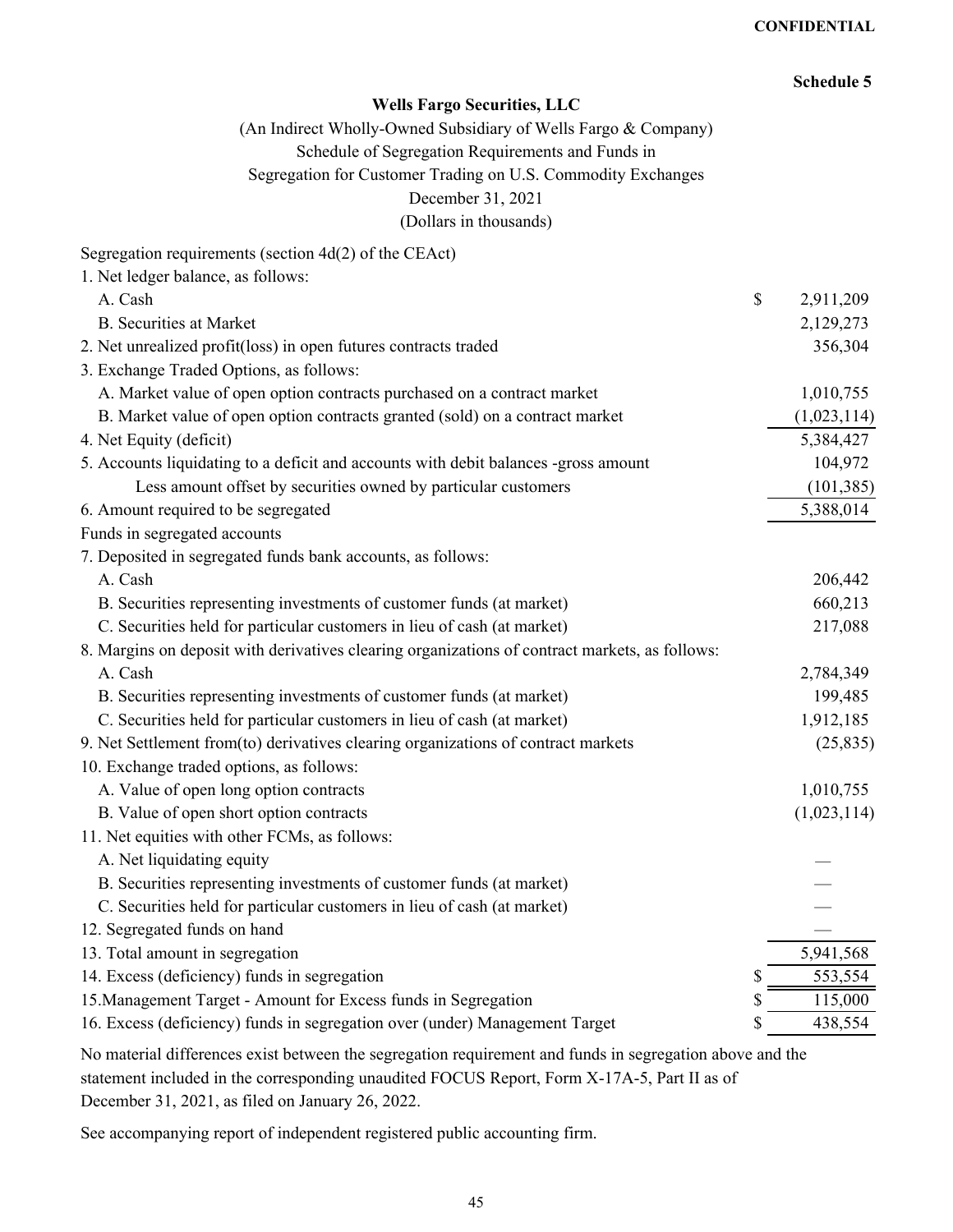#### **CONFIDENTIAL**

# **Schedule 6**

## **WELLS FARGO SECURITIES, LLC**

(An Indirect Wholly-Owned Subsidiary of Wells Fargo & Company)

Schedule of Secured Amounts and Funds Held in Separate

Accounts for Foreign Futures and Options Customers

Pursuant to Regulation 30.7 under the Commodities Exchange Act

December 31, 2021

(Dollars in thousands)

| Amount to be set aside in separate section 30.7 accounts                               |               |
|----------------------------------------------------------------------------------------|---------------|
| 1. Net ledger balance                                                                  |               |
| A. Cash                                                                                | \$<br>185,863 |
| B. Securities (at market)                                                              | 198,446       |
| 2. Net unrealized profit(loss) in open futures contracts on a foreign board trade      | 46,896        |
| 3. Exchange traded options:                                                            |               |
| A. Market value of open option contracts purchased on a foreign board trade            | 3             |
| B. Market value of open option contracts granted (sold) on a foreign board trade       |               |
| 4. Net equity (deficit) (add lines 1-3)                                                | 431,208       |
| 5. Accounts liquidating to a deficit and accounts with debit balances - gross amount   | 62            |
| Less: amount offset by/against securities owned by particular customers                | (60)          |
| 6. Amount required to be set aside as the secured amount (add lines 4 and 5)           | 431,210       |
| Funds deposited in separate 30.7 accounts                                              |               |
| 1. Cash in Banks, as follows:                                                          |               |
| A. Banks located in the United States                                                  | 90,607        |
| B. Other banks designated by the Commission                                            | 18,742        |
| 2. Securities, as follows:                                                             |               |
| A. In safekeeping with banks located in the United States                              | 132,795       |
| B. In safekeeping with other banks designated by the Commission                        | $\Omega$      |
| 3. Equities with registered futures commission merchants, as follows:                  |               |
| A. Cash                                                                                | 56,981        |
| <b>B.</b> Securities                                                                   | 75,655        |
| C. Unrealized gain (loss) on open future contracts                                     | (7,967)       |
| D. Value of long option contracts                                                      | 3             |
| E. Value of short option contracts                                                     |               |
| 4. Amounts held by clearing organizations of foreign boards of trade, as follows:      |               |
| A. Cash                                                                                |               |
| <b>B.</b> Securities                                                                   |               |
| C. Unrealized gain (loss) on open futures contracts                                    |               |
| D. Value of long option contracts                                                      |               |
| E. Value of short option contracts                                                     |               |
| 5. Amounts held by members of foreign boards of trade as follows:                      |               |
| A. Cash                                                                                | (41,964)      |
| <b>B.</b> Securities                                                                   | 180,069       |
| C. Unrealized gain (loss) on open futures contracts                                    | 45,119        |
| D. Value of long option contracts                                                      |               |
| E. Value of short option contracts                                                     |               |
| 6. Amounts with other depositories designated by a foreign board of trade              |               |
| 7. Segregated funds on hand                                                            |               |
| 8. Total funds in a separate 30.7 accounts                                             | \$<br>550,040 |
| 9. Excess (deficiency) set aside for secured amount (subtract line 6 from line 8)      | \$<br>118,830 |
| 10. Management Target - Amount for Excess funds in separate section 30.7 accounts      | \$<br>30,000  |
| 11. Excess (deficiency) funds in separate 30.7 accounts over (under) Management Target | \$<br>88,830  |

No material differences exist between the secured amount and funds held in separate accounts above and the statement included in the corresponding unaudited FOCUS Report, Form X-17A-5, Part II as of December 31, 2021 as filed on January 26, 2022.

See accompanying report of independent registered public accounting firm.